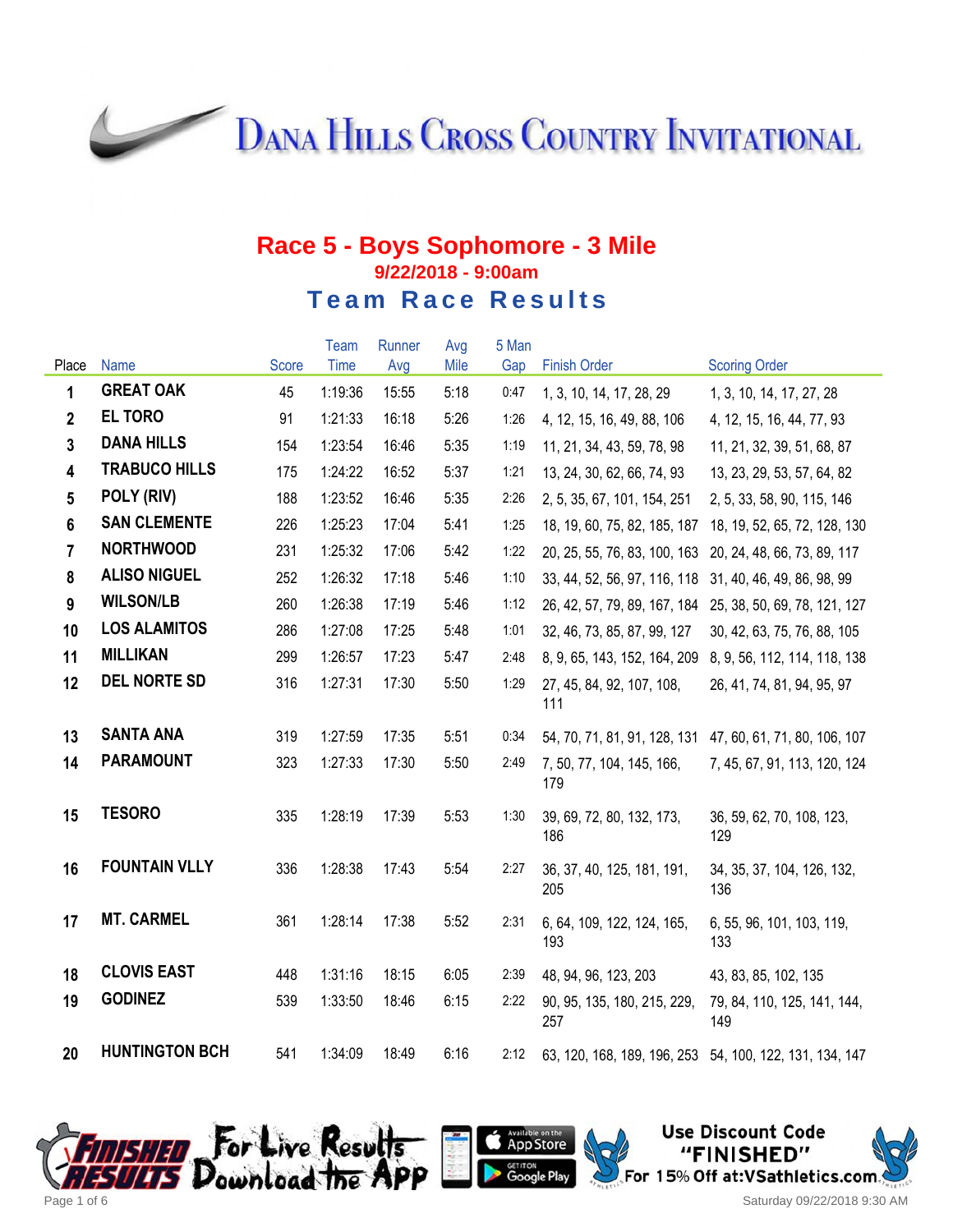|            |                                       |       | Team    | Runner | Avg  | 5 Man |                                     |                                     |
|------------|---------------------------------------|-------|---------|--------|------|-------|-------------------------------------|-------------------------------------|
| Place      | <b>Name</b>                           | Score | Time    | Avg    | Mile | Gap   | <b>Finish Order</b>                 | <b>Scoring Order</b>                |
| 21         | <b>FALLBROOK</b>                      | 560   | 1:36:05 | 19:13  | 6:24 | 4:01  | 22, 158, 206, 217, 223,<br>242, 254 | 22, 116, 137, 142, 143,<br>145, 148 |
| 22         | <b>CANYON CREST</b><br><b>ACADEMY</b> | 591   | 1:35:24 | 19:04  | 6:21 | 2:01  | 105, 134, 139, 212, 213             | 92, 109, 111, 139, 140              |
| <b>DNP</b> | <b>CALIFORNIA SS</b>                  |       | 1:10:01 | 17:30  | 5:50 |       | 23, 41, 113, 119                    | 4 Runners                           |
| <b>DNP</b> | <b>CARLSBAD</b>                       |       | 51:29   | 17:09  | 5:43 |       | 31, 53, 61                          | 3 Runners                           |
| <b>DNP</b> | <b>ARROYO VALLEY</b>                  |       | 17:48   | 17:48  | 5:56 |       | 86                                  | 1 Runner                            |





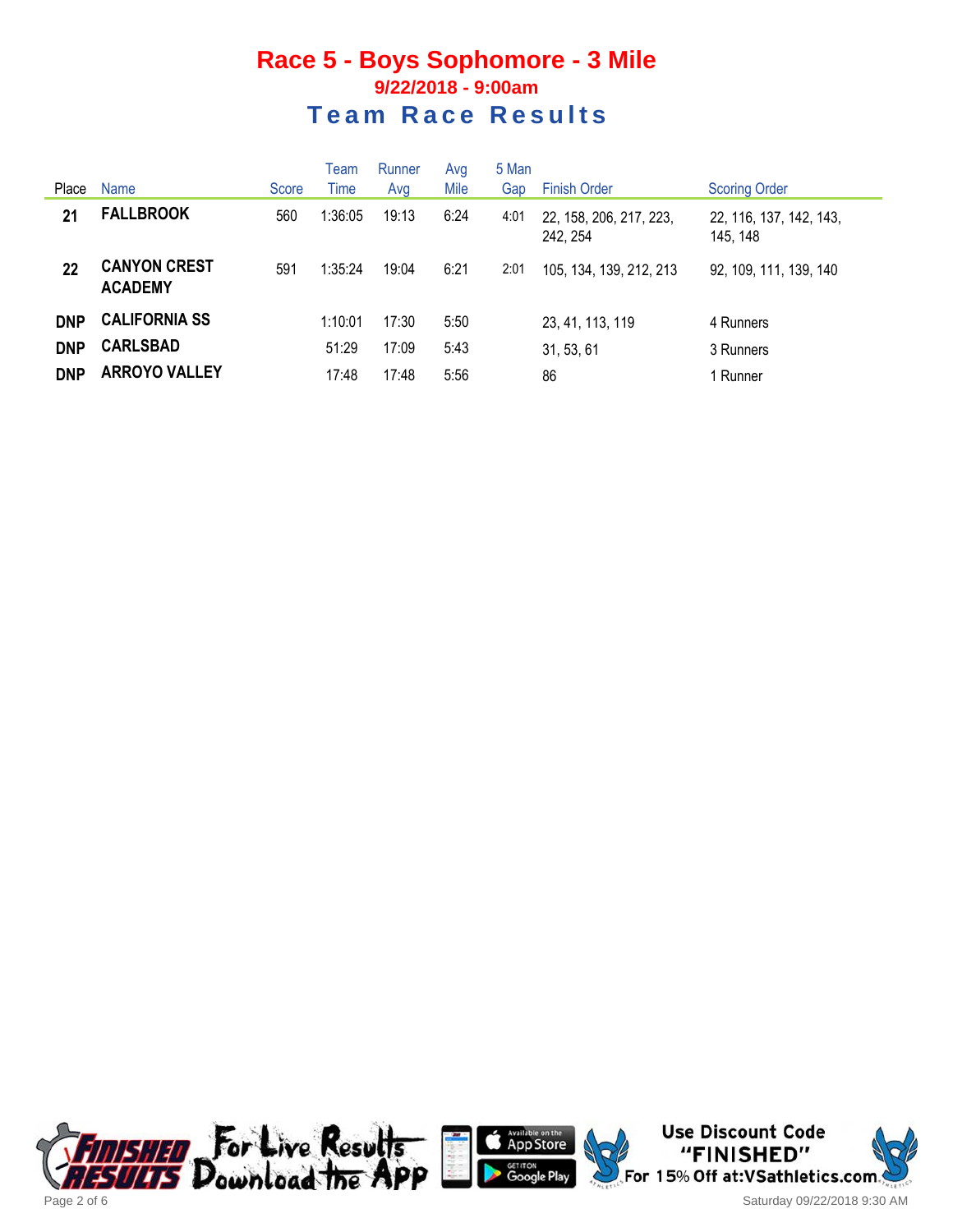|    | Place Name              |    | <b>Grade School</b>  | Time    | <b>Points</b> |    | Place Name             |                 | <b>Grade School</b>  | Time    | <b>Points</b> |
|----|-------------------------|----|----------------------|---------|---------------|----|------------------------|-----------------|----------------------|---------|---------------|
| 1  | <b>Austin Montez</b>    | 10 | Great Oak            | 15:27.7 | 1             | 39 | <b>Grahm Breiter</b>   | 10 <sup>°</sup> | Tesoro               | 16:59.0 | 36            |
| 2  | Sam Medure              | 10 | Poly (Riv)           | 15:35.6 | 2             | 40 | Michael Mockus         | 10              | Fountain VIIy        | 17:02.1 | 37            |
| 3  | Kyle Reden              | 10 | Great Oak            | 15:38.0 | 3             | 41 | Christian Mata         | 10              | California SS        | 17:02.7 |               |
| 4  | Daniel Guzman           | 10 | El Toro              | 15:47.2 | 4             | 42 | Guillermo Aguirre      | 10              | Wilson/LB            | 17:05.7 | 38            |
| 5  | <b>Isaac Umana</b>      | 10 | Poly (Riv)           | 15:50.6 | 5             | 43 | <b>BEN NUSZ</b>        | 10              | Dana Hills           | 17:06.0 | 39            |
| 6  | Jude Giolitto           | 10 | Mt. Carmel           | 15:50.9 | 6             | 44 | Michael Fitzgerald     | 10              | Aliso Niguel         | 17:07.5 | 40            |
| 7  | Michael Ortiz           | 10 | Paramount            | 15:53.0 | 7             | 45 | Andrew Holden          | 10              | Del Norte SD         | 17:07.5 | 41            |
| 8  | Scott Kirchhoff         | 10 | Millikan             | 15:59.5 | 8             | 46 | Abraham Wallander      | 10              | Los Alamitos         | 17:07.9 | 42            |
| 9  | Sebastian DeBiase       | 10 | Millikan             | 16:03.6 | 9             | 47 | Jake Ruyle             | 10              | Great Oak            | 17:08.2 |               |
| 10 | Anthony Nguyen          | 10 | Great Oak            | 16:05.3 | 10            | 48 | Raymond Blanco         | 10              | <b>Clovis East</b>   | 17:11.5 | 43            |
| 11 | <b>JOHN SWEENEY</b>     | 10 | Dana Hills           | 16:05.3 | 11            | 49 | <b>Ryan Doherty</b>    | 10              | El Toro              | 17:13.3 | 44            |
| 12 | Anthony Kennen          | 10 | El Toro              | 16:08.4 | 12            | 50 | Luis Argueta           | 10              | Paramount            | 17:14.5 | 45            |
| 13 | Danny Almada            | 10 | <b>Trabuco Hills</b> | 16:09.3 | 13            | 51 | <b>Tyler Gilbert</b>   | 10              | Great Oak            | 17:14.9 |               |
| 14 | Mason White             | 10 | Great Oak            | 16:10.1 | 14            | 52 | Gavin Cowdrey          | 10              | Aliso Niguel         | 17:16.3 | 46            |
| 15 | Jayke Pastis            | 10 | El Toro              | 16:11.2 | 15            | 53 | Brenden Gresham        | 10              | Carlsbad             | 17:17.0 |               |
| 16 | Santiago Sanchez        | 10 | El Toro              | 16:13.8 | 16            | 54 | Peter Barrios          | 10              | Santa Ana            | 17:17.5 | 47            |
| 17 | Jonah Buncab            | 10 | Great Oak            | 16:15.2 | 17            | 55 | <b>Grant Shirata</b>   | 10              | Northwood            | 17:19.2 | 48            |
| 18 | <b>Brodey Horspool</b>  | 10 | San Clemente         | 16:17.8 | 18            | 56 | <b>Ethan Walls</b>     | 10              | Aliso Niguel         | 17:21.0 | 49            |
| 19 | Ryan Boratynec          | 10 | San Clemente         | 16:18.8 | 19            | 57 | Juan Garcia            | 10              | Wilson/LB            | 17:23.7 | 50            |
| 20 | Aaron Li                | 10 | Northwood            | 16:21.0 | 20            | 58 | Giovanni Rios          | 10              | Great Oak            | 17:24.2 |               |
| 21 | <b>JUSTIN BOOS</b>      | 10 | Dana Hills           | 16:27.0 | 21            | 59 | <b>BOBBY MARINO</b>    | 10              | Dana Hills           | 17:24.5 | 51            |
| 22 | <b>Daniel Contreras</b> | 10 | Fallbrook            | 16:28.6 | 22            | 60 | <b>Trevor Wilt</b>     | 10              | San Clemente         | 17:26.2 | 52            |
| 23 | Gabriel Esparza         | 10 | California SS        | 16:29.3 |               | 61 | Ethan Lambert          | 10              | Carlsbad             | 17:28.5 |               |
| 24 | Donnie Collins          | 10 | <b>Trabuco Hills</b> | 16:30.0 | 23            | 62 | Jerar Palian           | 10              | <b>Trabuco Hills</b> | 17:29.6 | 53            |
| 25 | Caden Hornyak           | 10 | Northwood            | 16:30.5 | 24            | 63 | <b>Ben Wolters</b>     | 10              | Huntington Bch       | 17:29.8 | 54            |
| 26 | Cameron Thompson        | 10 | Wilson/LB            | 16:38.1 | 25            | 64 | Raeth Fountain         | 10              | Mt. Carmel           | 17:30.2 | 55            |
| 27 | Allen Crain             | 10 | Del Norte SD         | 16:38.5 | 26            | 65 | Sean Whipp             | 10              | Millikan             | 17:30.2 | 56            |
| 28 | Quinn Saville           | 10 | Great Oak            | 16:39.5 | 27            | 66 | Marc Sailer            | 10              | Trabuco Hills        | 17:30.4 | 57            |
| 29 | Dustin Parrish          | 10 | Great Oak            | 16:41.7 | 28            | 67 | Nicandro Rosas         | 10              | Poly (Riv)           | 17:30.5 | 58            |
| 30 | Sirui Zhou              | 10 | <b>Trabuco Hills</b> | 16:43.5 | 29            | 68 | Issa Kakar             | 10              | Great Oak            | 17:31.4 |               |
| 31 | Alex Klein              | 10 | Carlsbad             | 16:44.2 |               | 69 | <b>Tyler Rieger</b>    | 10              | Tesoro               | 17:32.5 | 59            |
| 32 | Landon Haas             | 10 | Los Alamitos         | 16:47.6 | 30            | 70 | Carlos Gonzalez        | 10              | Santa Ana            | 17:33.3 | 60            |
| 33 | Matthew Gonzalez        | 10 | Aliso Niguel         | 16:48.8 | 31            | 71 | yahir Vasquez          | 10              | Santa Ana            | 17:33.8 | 61            |
| 34 | <b>JOHN FODOR</b>       | 10 | Dana Hills           | 16:51.8 | 32            | 72 | Johan Halvorsen Norris | 10              | Tesoro               | 17:35.7 | 62            |
| 35 | Alfred Soliz            | 10 | Poly (Riv)           | 16:53.7 | 33            | 73 | Luke Stumpfl           | 10              | Los Alamitos         | 17:37.0 | 63            |
| 36 | <b>Hunter Augustus</b>  | 10 | Fountain VIIy        | 16:54.5 | 34            | 74 | Cael Howard            | 10              | <b>Trabuco Hills</b> | 17:37.5 | 64            |
| 37 | Jaden Nguyen            | 10 | Fountain VIIy        | 16:56.2 | 35            | 75 | Devin McMahon          | 10              | San Clemente         | 17:37.7 | 65            |
| 38 | Marcus Boeck            | 10 | Great Oak            | 16:57.6 |               | 76 | Hsu Andrew             | 10              | Northwood            | 17:38.3 | 66            |





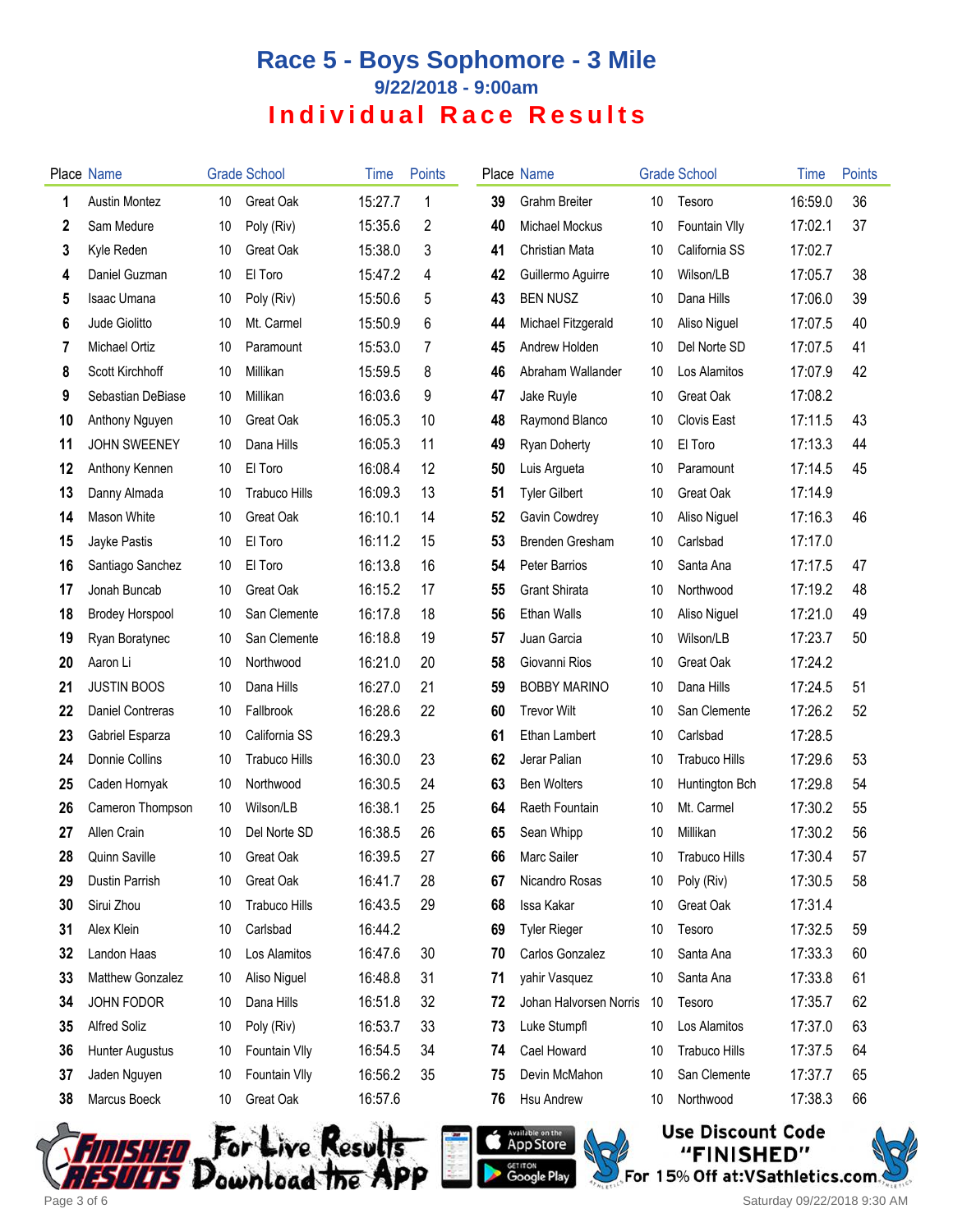|     | Place Name             |    | <b>Grade School</b>        | Time    | <b>Points</b> |     | Place Name              |    | <b>Grade School</b>  | Time    | Points |
|-----|------------------------|----|----------------------------|---------|---------------|-----|-------------------------|----|----------------------|---------|--------|
| 77  | Maximus Gomez          | 10 | Paramount                  | 17:38.9 | 67            | 115 | Dustin Musselman        | 10 | Great Oak            | 18:14.9 |        |
| 78  | <b>GUNNER ZOCH</b>     | 10 | Dana Hills                 | 17:39.7 | 68            | 116 | Sebastien Nin           | 10 | Aliso Niguel         | 18:16.8 | 98     |
| 79  | Jack Wade              | 10 | Wilson/LB                  | 17:40.6 | 69            | 117 | Sean Williams           | 10 | <b>Trabuco Hills</b> | 18:17.0 |        |
| 80  | Anthony Adly           | 10 | Tesoro                     | 17:42.4 | 70            | 118 | Griffin Hughes          | 10 | Aliso Niguel         | 18:17.2 | 99     |
| 81  | <b>Hector Sanchez</b>  | 10 | Santa Ana                  | 17:42.6 | 71            | 119 | Aidan Flores            | 10 | California SS        | 18:18.8 |        |
| 82  | Mitchell Bell          | 10 | San Clemente               | 17:43.3 | 72            | 120 | Elin Mitchel            | 10 | Huntington Bch       | 18:19.4 | 100    |
| 83  | Benecio Saiz           | 10 | Northwood                  | 17:43.9 | 73            | 121 | Nathan Gattuso          | 10 | Aliso Niguel         | 18:19.6 |        |
| 84  | Daniel Shia            | 10 | Del Norte SD               | 17:44.1 | 74            | 122 | Joey Park               | 10 | Mt. Carmel           | 18:21.8 | 101    |
| 85  | <b>Shane Nunez</b>     | 10 | Los Alamitos               | 17:46.2 | 75            | 123 | Caleb Nerdahl           | 10 | <b>Clovis East</b>   | 18:21.9 | 102    |
| 86  | Elvis De La Rosa       | 10 | Arroyo Valley              | 17:48.3 |               | 124 | Hashmatulla Hatamy      | 10 | Mt. Carmel           | 18:22.5 | 103    |
| 87  | Logan Barragan         | 10 | Los Alamitos               | 17:49.3 | 76            | 125 | Dezi Hernandez          | 10 | <b>Fountain VIIy</b> | 18:23.7 | 104    |
| 88  | Dylan Messineo         | 10 | El Toro                    | 17:49.6 | 77            | 126 | <b>IMAN KEYVAN</b>      | 10 | Dana Hills           | 18:26.0 |        |
| 89  | Ethan Vang             | 10 | Wilson/LB                  | 17:50.7 | 78            | 127 | Anthony Lopez           | 10 | Los Alamitos         | 18:28.0 | 105    |
| 90  | Giovanni Urquiza       | 10 | Godinez                    | 17:51.3 | 79            | 128 | Gabriel Rincon          | 10 | Santa Ana            | 18:28.1 | 106    |
| 91  | Oziel Flores           | 10 | Santa Ana                  | 17:51.9 | 80            | 129 | Ethan Arpawong          | 10 | Aliso Niguel         | 18:29.5 |        |
| 92  | David Nielsen          | 10 | Del Norte SD               | 17:53.5 | 81            | 130 | Austin Yado             | 10 | El Toro              | 18:29.6 |        |
| 93  | <b>Connor Burke</b>    | 10 | <b>Trabuco Hills</b>       | 17:54.6 | 82            | 131 | Victor De Luna          | 10 | Santa Ana            | 18:29.7 | 107    |
| 94  | Jonathan Burdick       | 10 | Clovis East                | 17:54.9 | 83            | 132 | Brandon Lopez           | 10 | Tesoro               | 18:29.8 | 108    |
| 95  | Roberto Chavez         | 10 | Godinez                    | 17:55.3 | 84            | 133 | Justin Lin              | 10 | Del Norte SD         | 18:30.7 |        |
| 96  | Bernard Jackson        | 10 | Clovis East                | 17:56.9 | 85            | 134 | Lukas Umbrasas          | 10 | Canyon Crest Acade   | 18:30.8 | 109    |
| 97  | AJ Heydinger           | 10 | Aliso Niguel               | 17:59.1 | 86            | 135 | Rigoberto Martinez      | 10 | Godinez              | 18:31.0 | 110    |
| 98  | <b>CRISTOFF VALDEZ</b> | 10 | Dana Hills                 | 17:59.1 | 87            | 136 | EDWARD HERNANDE         | 10 | Dana Hills           | 18:31.9 |        |
| 99  | Slater Ledgard         | 10 | Los Alamitos               | 18:01.6 | 88            | 137 | Daniel Alvarado         | 10 | Great Oak            | 18:33.5 |        |
| 100 | Vlady Clodfelter       | 10 | Northwood                  | 18:01.8 | 89            | 138 | Daniel Yang             | 10 | Del Norte SD         | 18:33.8 |        |
| 101 | Jackson Standerfer     | 10 | Poly (Riv)                 | 18:02.1 | 90            | 139 | <b>Jake Watkins</b>     | 10 | Canyon Crest Acade   | 18:34.3 | 111    |
| 102 | Joe Arriaga            | 10 | <b>Trabuco Hills</b>       | 18:02.2 |               | 140 | <b>Mitch Pelonis</b>    | 10 | Los Alamitos         | 18:35.3 |        |
| 103 | Maxx Handal            | 10 | <b>Trabuco Hills</b>       | 18:03.4 |               | 141 | Ryan Cho                | 10 | <b>Trabuco Hills</b> | 18:36.1 |        |
| 104 | Adrian Alvarez         | 10 | Paramount                  | 18:04.4 | 91            |     | 142 Jack Hunter         |    | 10 Los Alamitos      | 18:36.3 |        |
| 105 | <b>Nick Martinez</b>   | 10 | Canyon Crest Acade 18:06.2 |         | 92            | 143 | <b>Phoenix Martinez</b> | 10 | Millikan             | 18:36.8 | 112    |
| 106 | Connor O'Brien         | 10 | El Toro                    | 18:07.3 | 93            |     | 144 Ryan Jilek          | 10 | Great Oak            | 18:37.6 |        |
| 107 | Kyle Vittali           | 10 | Del Norte SD               | 18:07.9 | 94            | 145 | Gustavo Arzate          | 10 | Paramount            | 18:42.2 | 113    |
| 108 | Patrick Krenz          | 10 | Del Norte SD               | 18:08.1 | 95            | 146 | Mateo Elizarraras       | 10 | Los Alamitos         | 18:42.3 |        |
| 109 | Logan Schmid           | 10 | Mt. Carmel                 | 18:08.9 | 96            | 147 | Jacob Lebovitz          | 10 | Los Alamitos         | 18:42.4 |        |
| 110 | Zach Yost              | 10 | <b>Trabuco Hills</b>       | 18:09.6 |               | 148 | Conrad LeDrew           | 10 | Aliso Niguel         | 18:44.8 |        |
| 111 | Sean Rollins           | 10 | Del Norte SD               | 18:09.9 | 97            | 149 | <b>DAVID TRUJILLO</b>   | 10 | Dana Hills           | 18:45.5 |        |
| 112 | <b>Riley Folk</b>      | 10 | El Toro                    | 18:10.2 |               | 150 | Hunter Trieu            | 10 | Del Norte SD         | 18:46.4 |        |
| 113 | Diego Flores           | 10 | California SS              | 18:10.8 |               | 151 | <b>Blake Rich</b>       | 10 | <b>Trabuco Hills</b> | 18:46.9 |        |
| 114 | Nathan Rheaume         | 10 | Great Oak                  | 18:13.0 |               | 152 | Pablo Diaz              | 10 | Millikan             | 18:47.5 | 114    |
|     |                        |    |                            |         |               |     |                         |    |                      |         |        |







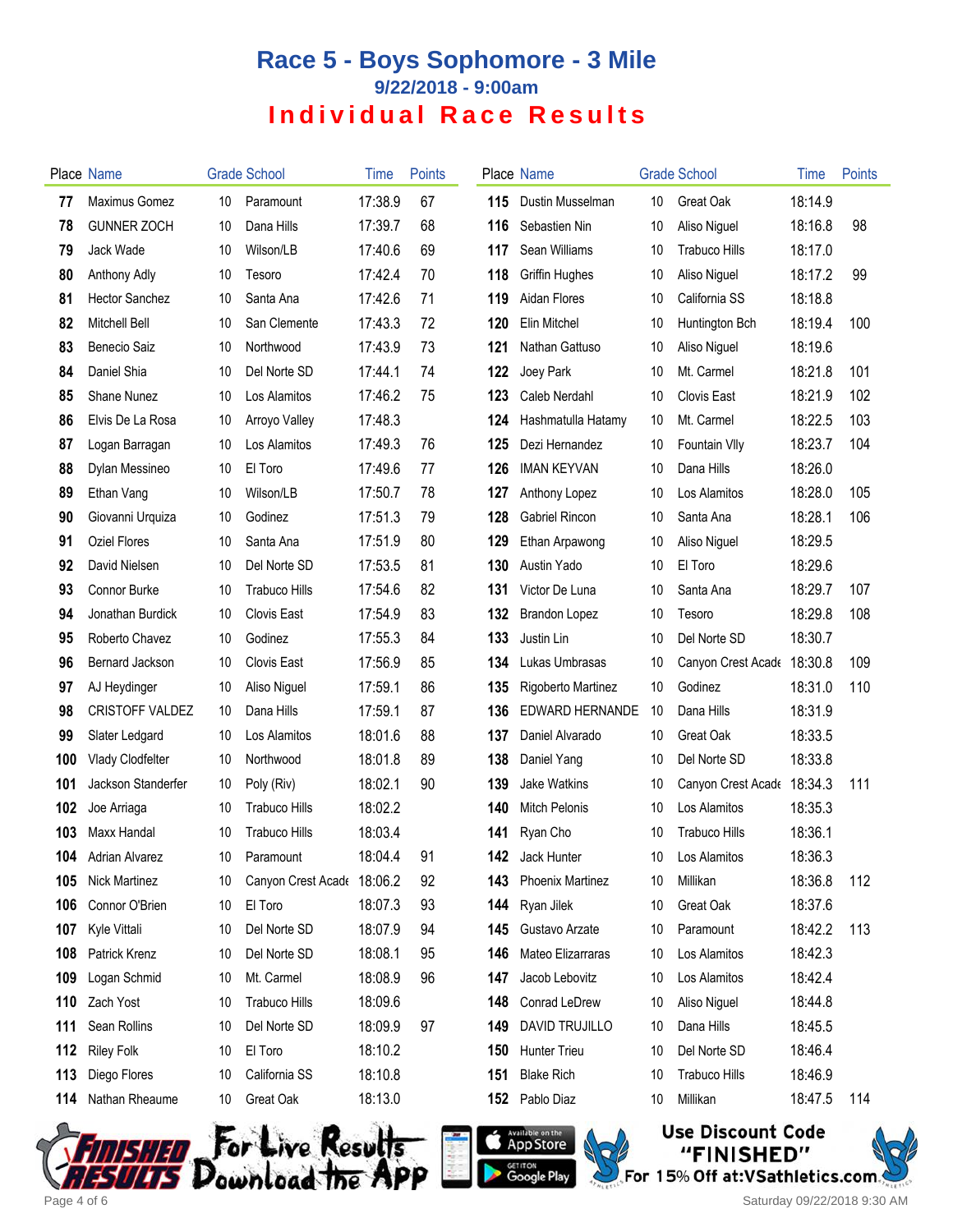|     | Place Name                   |    | <b>Grade School</b>  | <b>l</b> ime | Points |     | Place Name            |    | <b>Grade School</b>        | Time    | <b>Points</b> |
|-----|------------------------------|----|----------------------|--------------|--------|-----|-----------------------|----|----------------------------|---------|---------------|
| 153 | Vincent Ngo                  | 10 | Los Alamitos         | 18:47.5      |        | 191 | Michael Pohl          | 10 | Fountain Vlly              | 19:35.1 | 132           |
| 154 | Jacob Bartlebaugh            | 10 | Poly (Riv)           | 18:49.0      | 115    | 192 | Erwan Caron           | 10 | El Toro                    | 19:35.8 |               |
| 155 | Karter Reid                  | 10 | El Toro              | 18:49.5      |        | 193 | Demetri Maude         | 10 | Mt. Carmel                 | 19:38.4 | 133           |
| 156 | Daniel Park                  | 10 | Los Alamitos         | 18:51.2      |        | 194 | lan Adams             | 10 | Los Alamitos               | 19:39.3 |               |
| 157 | Nathan Billings              | 10 | Aliso Niguel         | 18:51.9      |        | 195 | <b>Justin Gardner</b> | 10 | Northwood                  | 19:41.6 |               |
| 158 | Nash Youngren                | 10 | Fallbrook            | 18:52.4      | 116    | 196 | Camden Hebert         | 10 | Huntington Bch             | 19:42.6 | 134           |
| 159 | Graeme Stage                 | 10 | Los Alamitos         | 18:52.7      |        | 197 | Laurence Leang        | 10 | Wilson/LB                  | 19:43.2 |               |
| 160 | Zander Hassler               | 10 | Great Oak            | 18:53.0      |        | 198 | Christopher Ho        | 10 | Trabuco Hills              | 19:43.5 |               |
| 161 | Conor Fabian                 | 10 | Great Oak            | 18:54.8      |        | 199 | Liam Garner           | 10 | Los Alamitos               | 19:44.6 |               |
| 162 | Chaz Fikes                   | 10 | Great Oak            | 18:58.4      |        | 200 | Leyton Bostre         | 10 | Wilson/LB                  | 19:47.2 |               |
| 163 | <b>Efren Haskell</b>         | 10 | Northwood            | 18:58.8      | 117    | 201 | Justin Sudjatmiko     | 10 | Trabuco Hills              | 19:48.0 |               |
| 164 | Joshua Ekstrom               | 10 | Millikan             | 19:01.2      | 118    | 202 | Adam Lazelle          | 10 | Great Oak                  | 19:48.9 |               |
| 165 | Kevin Truong                 | 10 | Mt. Carmel           | 19:01.9      | 119    | 203 | Zarek Veloz           | 10 | <b>Clovis East</b>         | 19:51.3 | 135           |
| 166 | Maximus Hinojosa             | 10 | Paramount            | 19:04.0      | 120    | 204 | Dalton Vandemark      | 10 | Great Oak                  | 19:52.0 |               |
| 167 | <b>Trevor Davis-Dressner</b> | 10 | Wilson/LB            | 19:04.5      | 121    | 205 | Aaron Sun             | 10 | Fountain VIIy              | 19:53.2 | 136           |
| 168 | Jack Ellis                   | 10 | Huntington Bch       | 19:05.9      | 122    | 206 | Thomas LiBrizzi       | 10 | Fallbrook                  | 19:53.9 | 137           |
| 169 | Matthew Anthony              | 10 | <b>Trabuco Hills</b> | 19:10.9      |        | 207 | John Funderburg       | 10 | Del Norte SD               | 19:55.1 |               |
| 170 | Ethan Yokoyama               | 10 | <b>Trabuco Hills</b> | 19:11.3      |        | 208 | Maverick Hadsall      | 10 | San Clemente               | 19:57.0 |               |
| 171 | Jared Larson                 | 10 | El Toro              | 19:13.3      |        | 209 | Jacob Fischer         | 10 | Millikan                   | 19:59.4 | 138           |
| 172 | Jackson Ritchey              | 10 | Aliso Niguel         | 19:13.9      |        | 210 | Anthony Cancino       | 10 | Millikan                   | 20:04.1 |               |
| 173 | Mason Guidotti               | 10 | Tesoro               | 19:14.0      | 123    | 211 | Isaac Valencia        | 10 | San Clemente               | 20:04.6 |               |
| 174 | <b>SEBASTIAN HUNTER</b>      | 10 | Dana Hills           | 19:14.3      |        | 212 | David He              | 10 | Canyon Crest Acade 20:05.5 |         | 139           |
| 175 | Teague Sangster              | 10 | Del Norte SD         | 19:15.3      |        | 213 | HanMin Kim            | 10 | Canyon Crest Acade 20:07.3 |         | 140           |
| 176 | <b>Trevor Callow</b>         | 10 | Del Norte SD         | 19:15.3      |        | 214 | Rene Leon             | 10 | Wilson/LB                  | 20:12.7 |               |
| 177 | <b>Rishi Carlton</b>         | 10 | Del Norte SD         | 19:16.0      |        | 215 | Jose Angel Flores     | 10 | Godinez                    | 20:13.4 | 141           |
| 178 | <b>Colin Gardner</b>         | 10 | Northwood            | 19:17.8      |        | 216 | Saad Mahmood          | 10 | Fountain VIIy              | 20:19.1 |               |
| 179 | Angel Rodriguez              | 10 | Paramount            | 19:18.2      | 124    | 217 | Quinn Lynas           | 10 | Fallbrook                  | 20:20.2 | 142           |
|     | 180 Gabriel Cruz             | 10 | Godinez              | 19:19.7      | 125    | 218 | Ben Skylar            | 10 | Northwood                  | 20:23.3 |               |
| 181 | Kailer Peterson              | 10 | Fountain VIIy        | 19:22.1      | 126    | 219 | <b>Troy Putman</b>    | 10 | Tesoro                     | 20:25.8 |               |
| 182 | Luis Aguilar                 | 10 | Santa Ana            | 19:22.3      |        | 220 | George Hamilton       | 10 | Wilson/LB                  | 20:28.9 |               |
| 183 | Daniel Sauter                | 10 | Del Norte SD         | 19:22.9      |        | 221 | Juan Ocampo           | 10 | Paramount                  | 20:29.6 |               |
| 184 | Luke Svehaug                 | 10 | Wilson/LB            | 19:24.0      | 127    | 222 | Ty Neely              | 10 | San Clemente               | 20:29.8 |               |
| 185 | David Keck                   | 10 | San Clemente         | 19:25.4      | 128    | 223 | Gavin Weber           | 10 | Fallbrook                  | 20:29.9 | 143           |
| 186 | Mitch Law                    | 10 | Tesoro               | 19:28.4      | 129    | 224 | Aaron Reyes           | 10 | Millikan                   | 20:30.1 |               |
| 187 | Ben Swank                    | 10 | San Clemente         | 19:29.2      | 130    | 225 | Joshua Michaels       | 10 | Aliso Niguel               | 20:31.4 |               |
| 188 | Hector Hernandez             | 10 | Paramount            | 19:30.2      |        | 226 | Aiden Paez            | 10 | Great Oak                  | 20:33.1 |               |
| 189 | <b>Kyle Cross</b>            | 9  | Huntington Bch       | 19:31.7      | 131    | 227 | Ethan Vieyra          | 10 | Millikan                   | 20:38.4 |               |
| 190 | Matthew Bulalacao            | 10 | El Toro              | 19:34.2      |        | 228 | Miguel A. Gonzalez    | 10 | Wilson/LB                  | 20:41.1 |               |